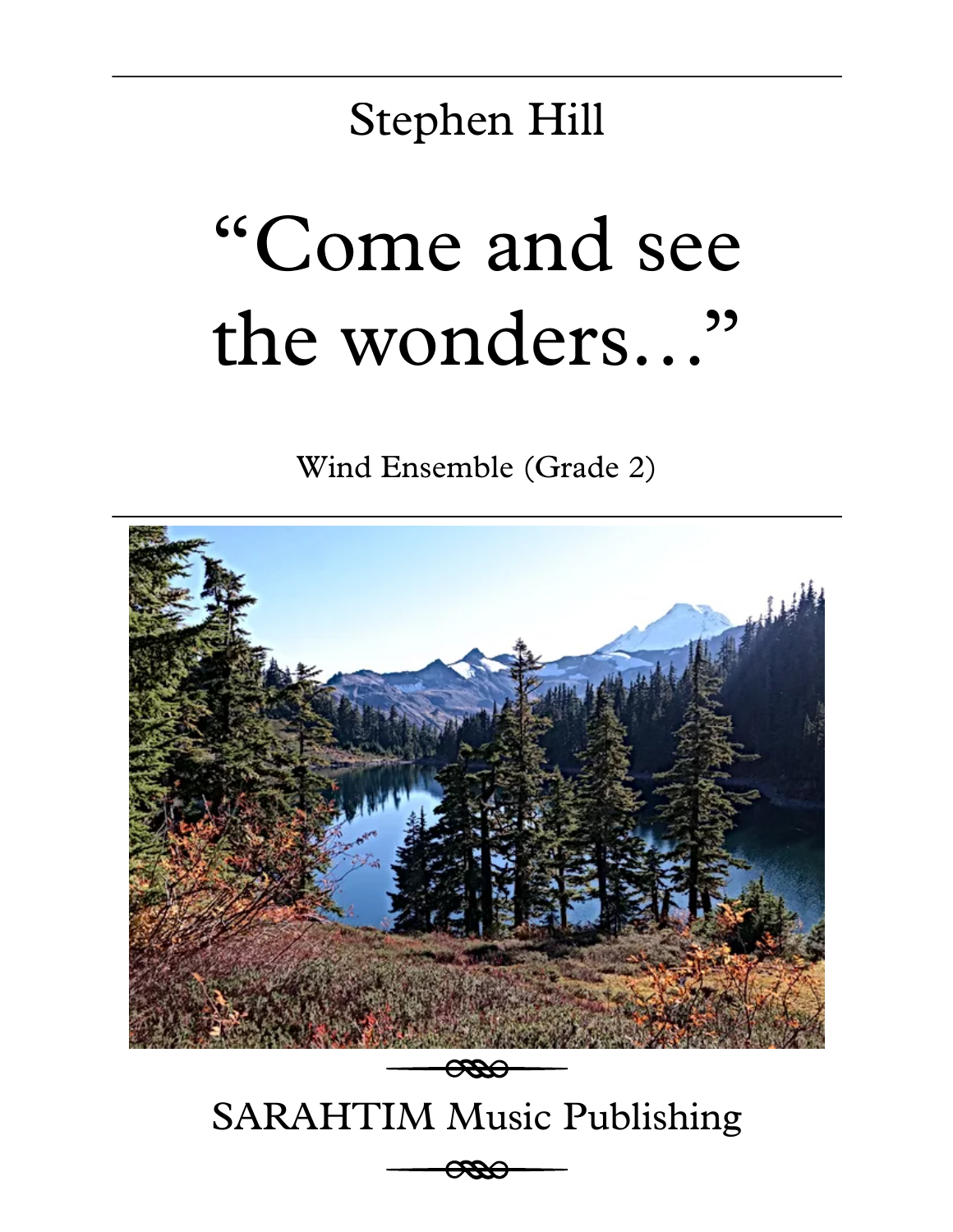# Stephen Hill

# "Come and see the wonders…"

Wind Ensemble (Grade 2)

# **Instrumentation**

Piccolo Flute Oboe Clarinet Bass Clarinet Bassoon Alto Saxophone Tenor Saxophone Baritone Saxophone

Trumpet Horn in F Trombone Euphonium Tuba String Bass Timpani Percussion - S.D., B.D.Triangle, Cymbals, Gong, Wind Chimes, Chimes, Vibraphone, Glockenspiel



# SARAHTIM Music Publishing

<del>0000</del>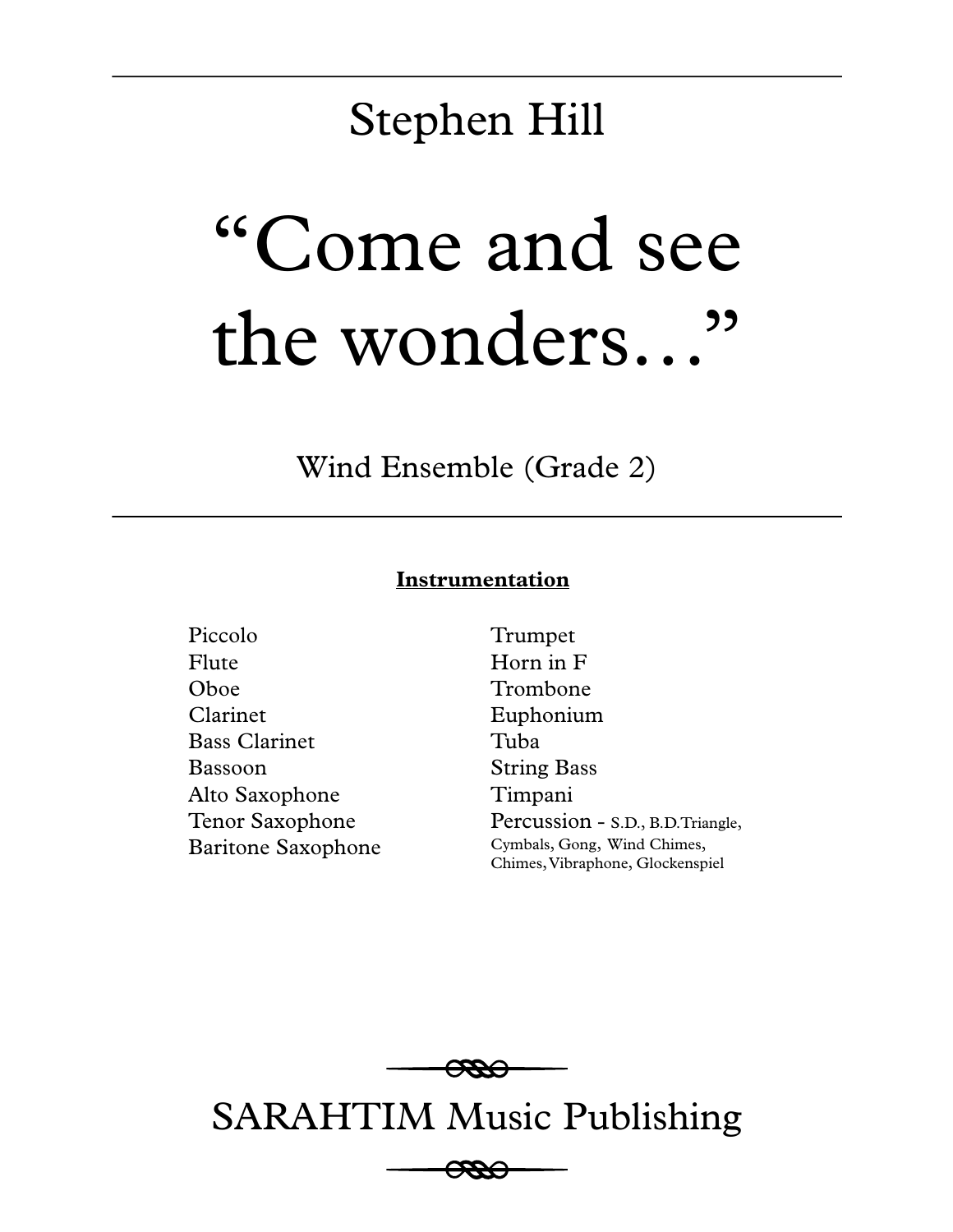# **About the Work...**

**"Come and see the wonders..."** is a piece for Young Band. Limited rhythms, ranges, and key signature. The Clarinets stay below the break and, the Trumpets' highest pitch is the fourth line written D in the staff. There are solos, unisons, and doublings for a fully supported sound.

An impression and reflection on Psalm 66:5: *"Come and see the wonders of God, his acts for humanity are awe-inspiring"*

Website Audio - https://www.stephenhillcomposer.com/ SoundCloud - https://soundcloud.com/sarahtim-music/come-and-see-the-wonders-apsalm-for-band

#### **About the Composer...**

 Stephen Hill (b.1958) was born and raised in Southern California. He studied at Cerritos College (1976-77) with composer Philip Westin, who was a student of Roy Harris and Ingolf Dahl. He also studied at Ouachita Baptist University (1978-80), in Arkadelphia, Arkansas with composer W. Francis McBeth, who was a student of Clifton Williams, Bernard Rogers, and Howard Hanson. He did his graduate work at California State University, Los Angeles (1980-84) where he studied with composers Byong Kon Kim, and William Hill.

 Stephen Hill composes for the simple joy of it. He writes for Wind Ensemble, Orchestra, Chorus, Piano, and Solo Instrumental works. He self-publishes his music through SARAHTIM Music Publishing, named for his daughter Sarah and his son Tim.

 He taught the Band and Orchestra classes for over 37 years. The last 25 years were with the K-8th Band and Orchestra classes at the Maybrook Campus of Whittier Christian Schools. He currently teaches privately and directs the Orchestra at California High School in Whittier, Ca.

# SARAHTIM Music Publishing 16156 Amber Valley Dr. ,Whittier, Ca. 90604 (562)902-0310 www.stephenhillcomposer.com stephenhillcomposer@icloud.com

With a licensed and branded Master Set of Parts, you will have permission to print as many copies of a part as needed for your specific school, ensemble, or organization. Permission to copy does not apply to the Score. Additional scores will need to be purchased separately.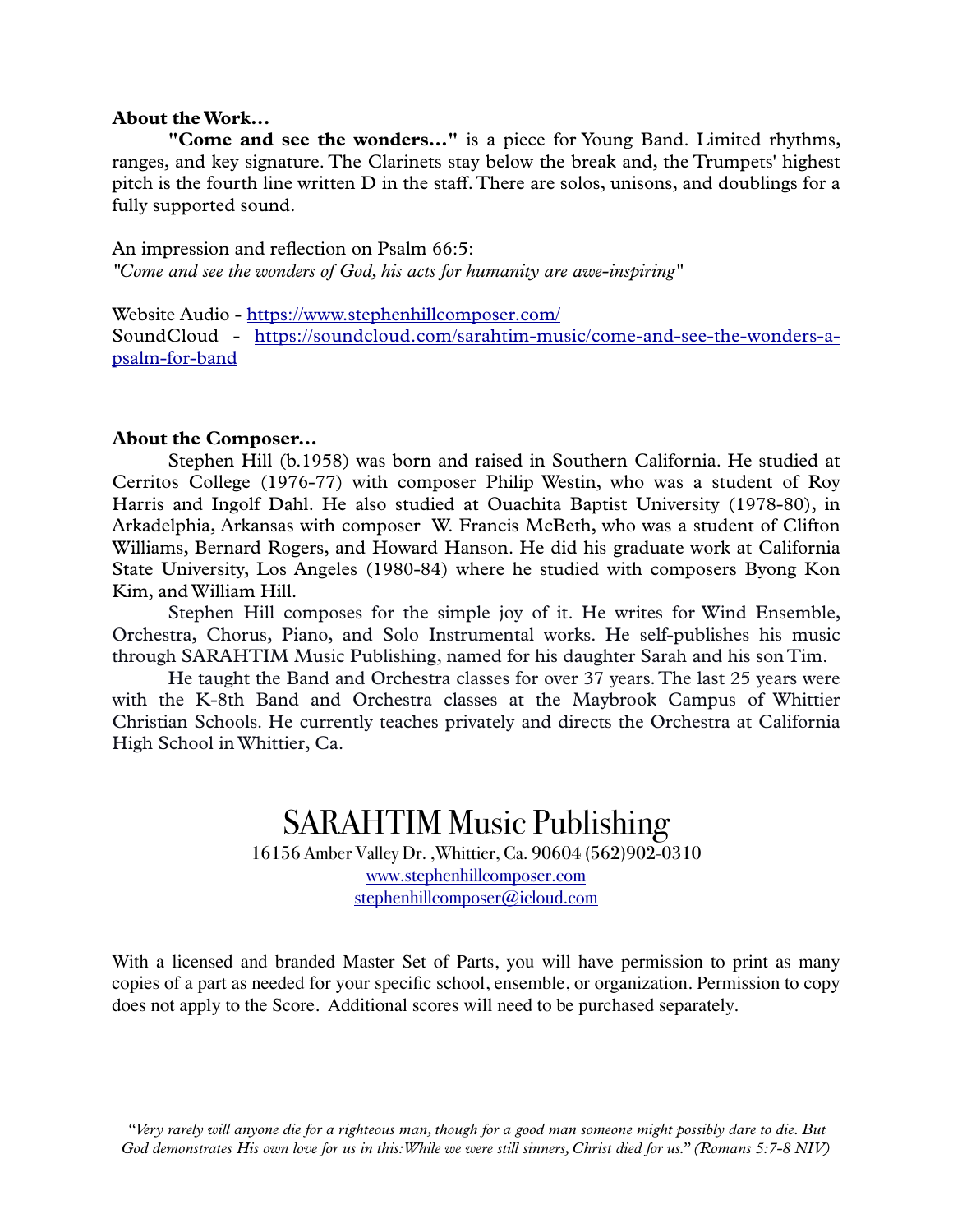

 ${\sf stephenhill composer@icloud.com$  /  ${\sf www.stephenhill composer.com}$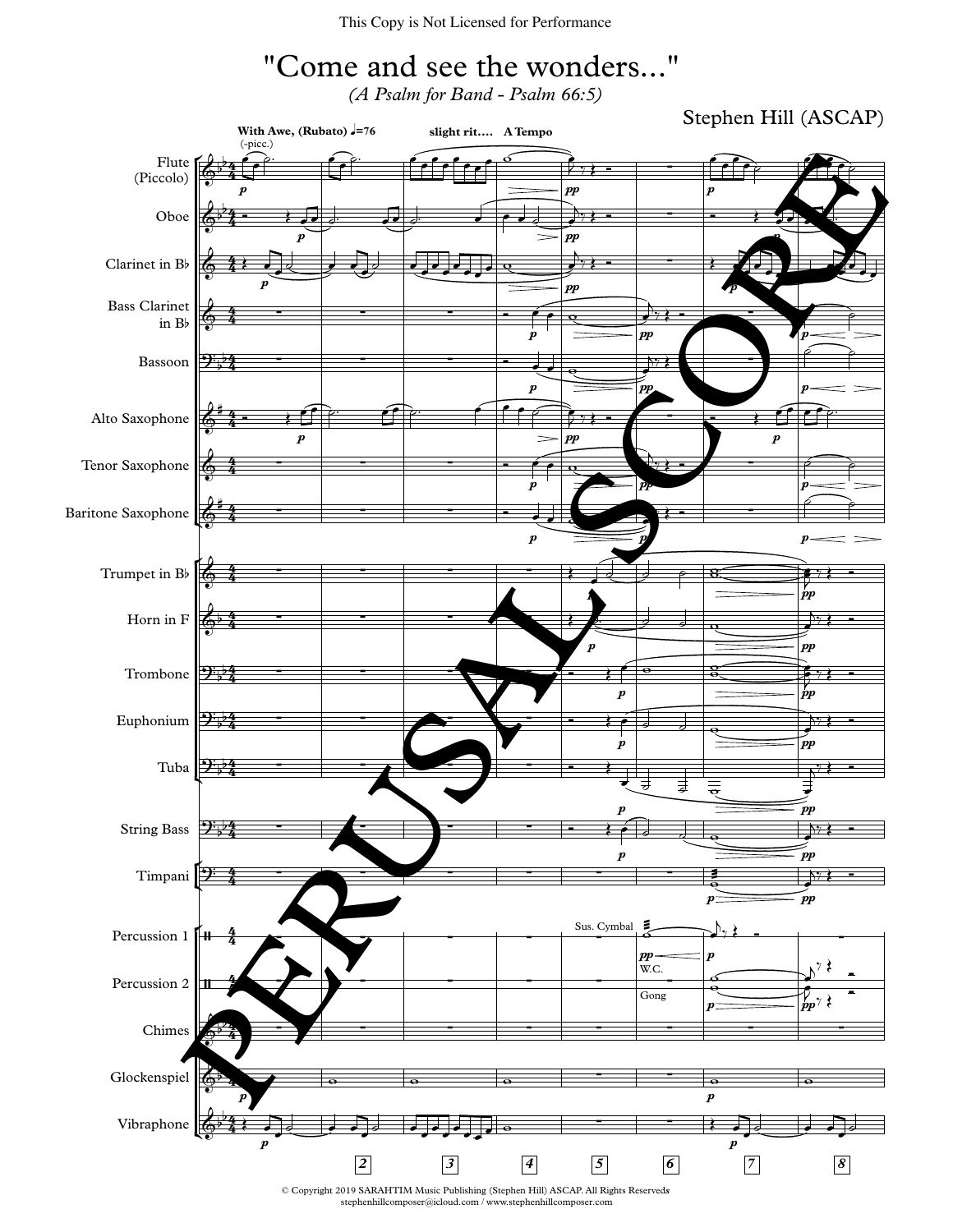"Come and see the wonders..."

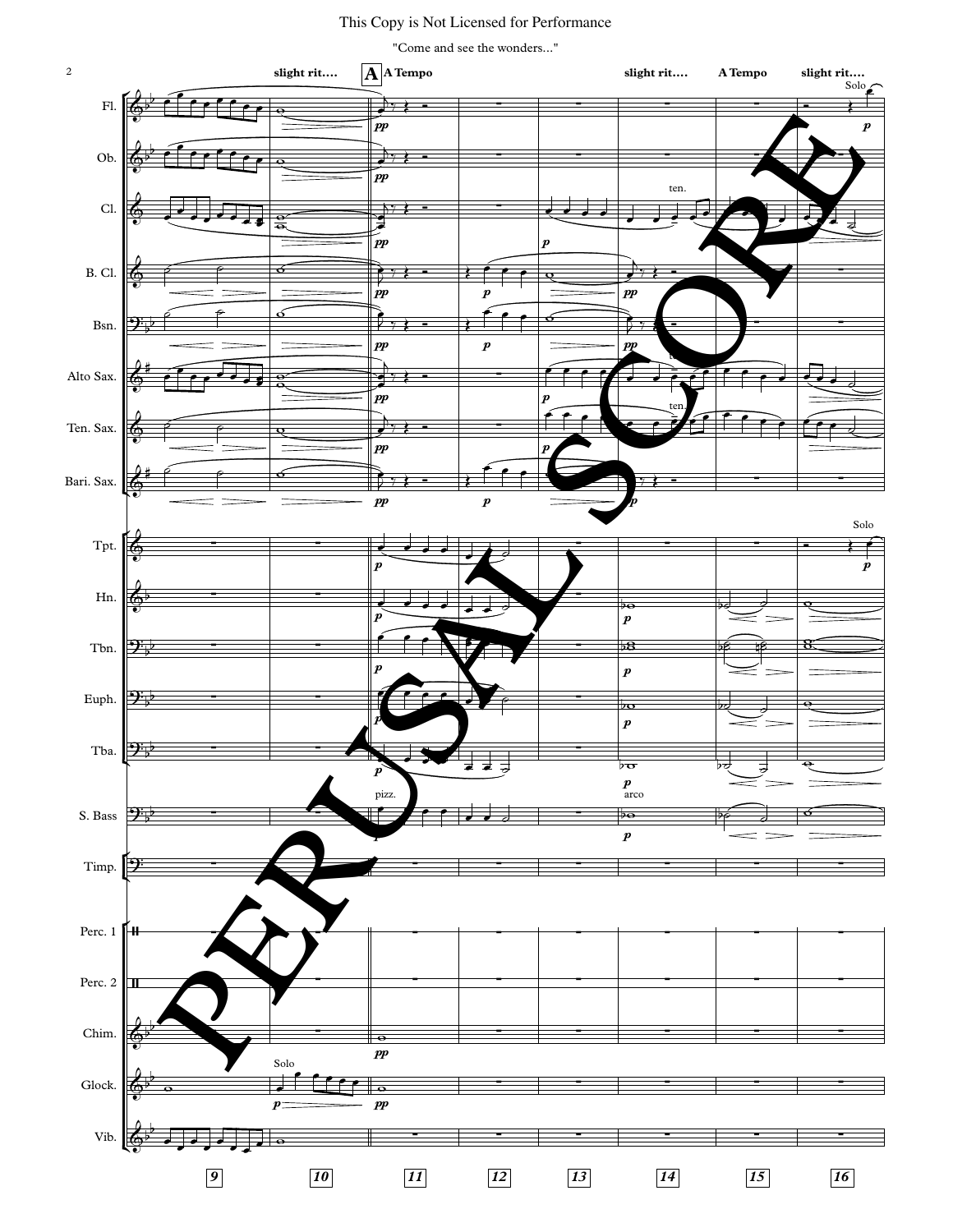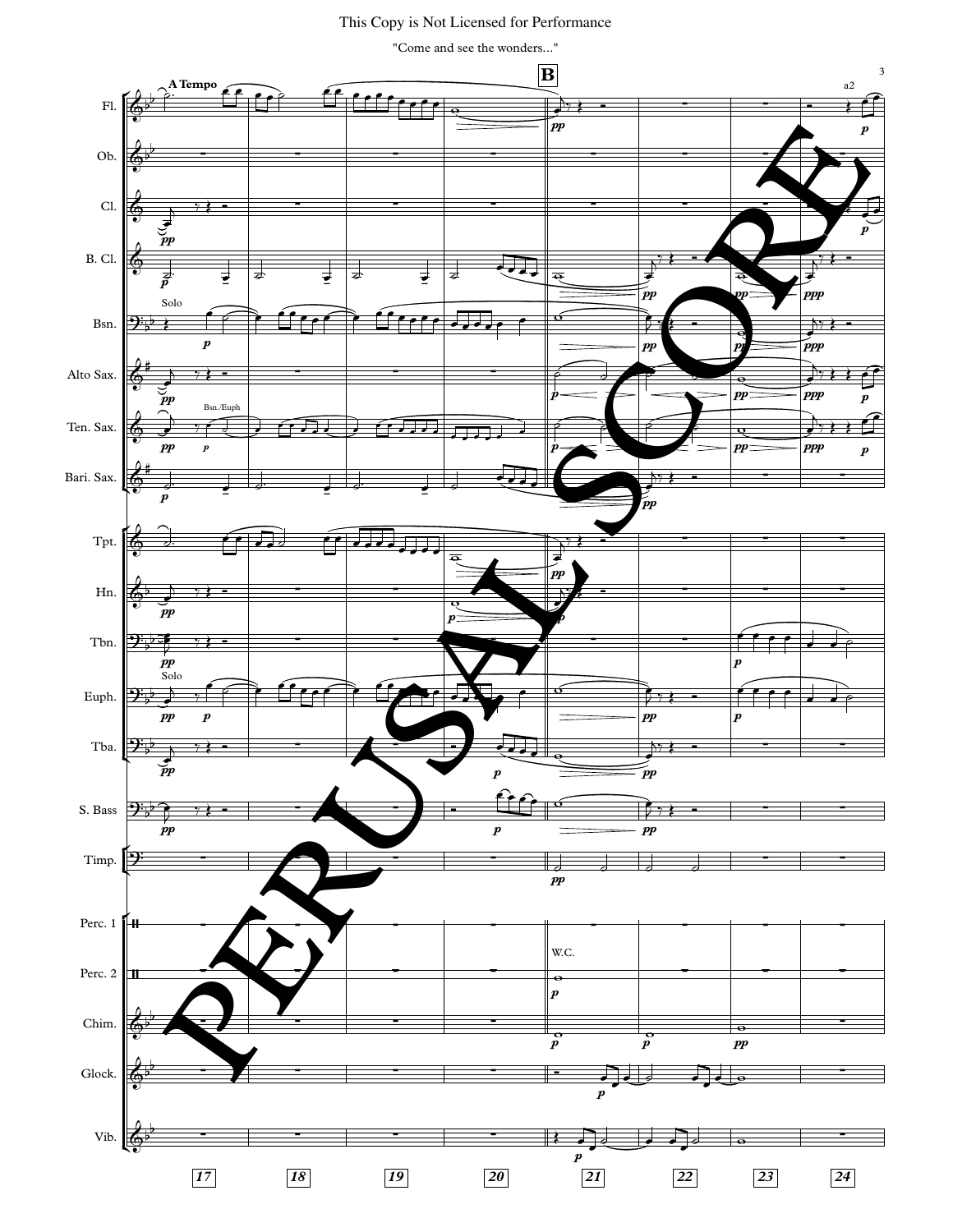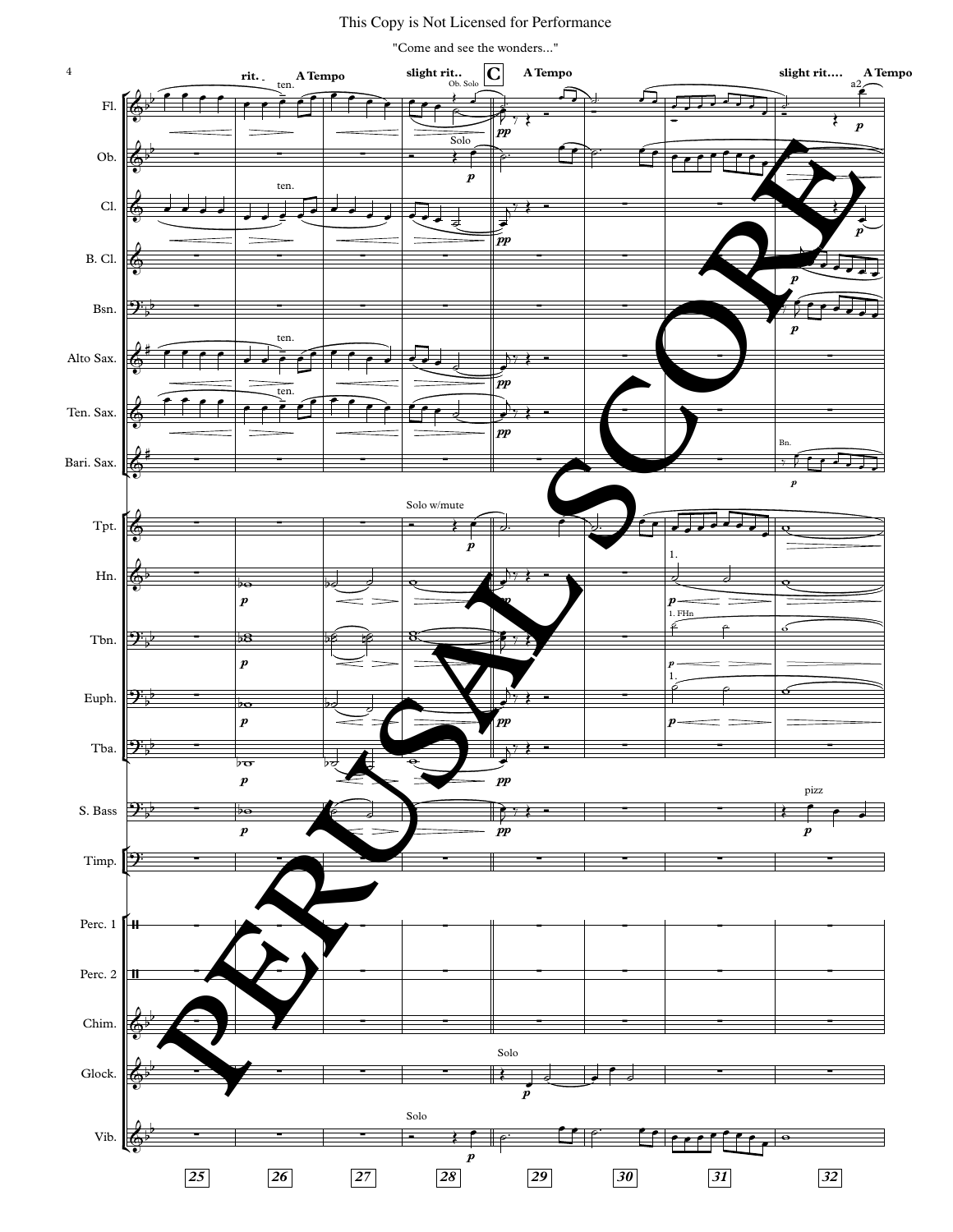This Copy is Not Licensed for Performance

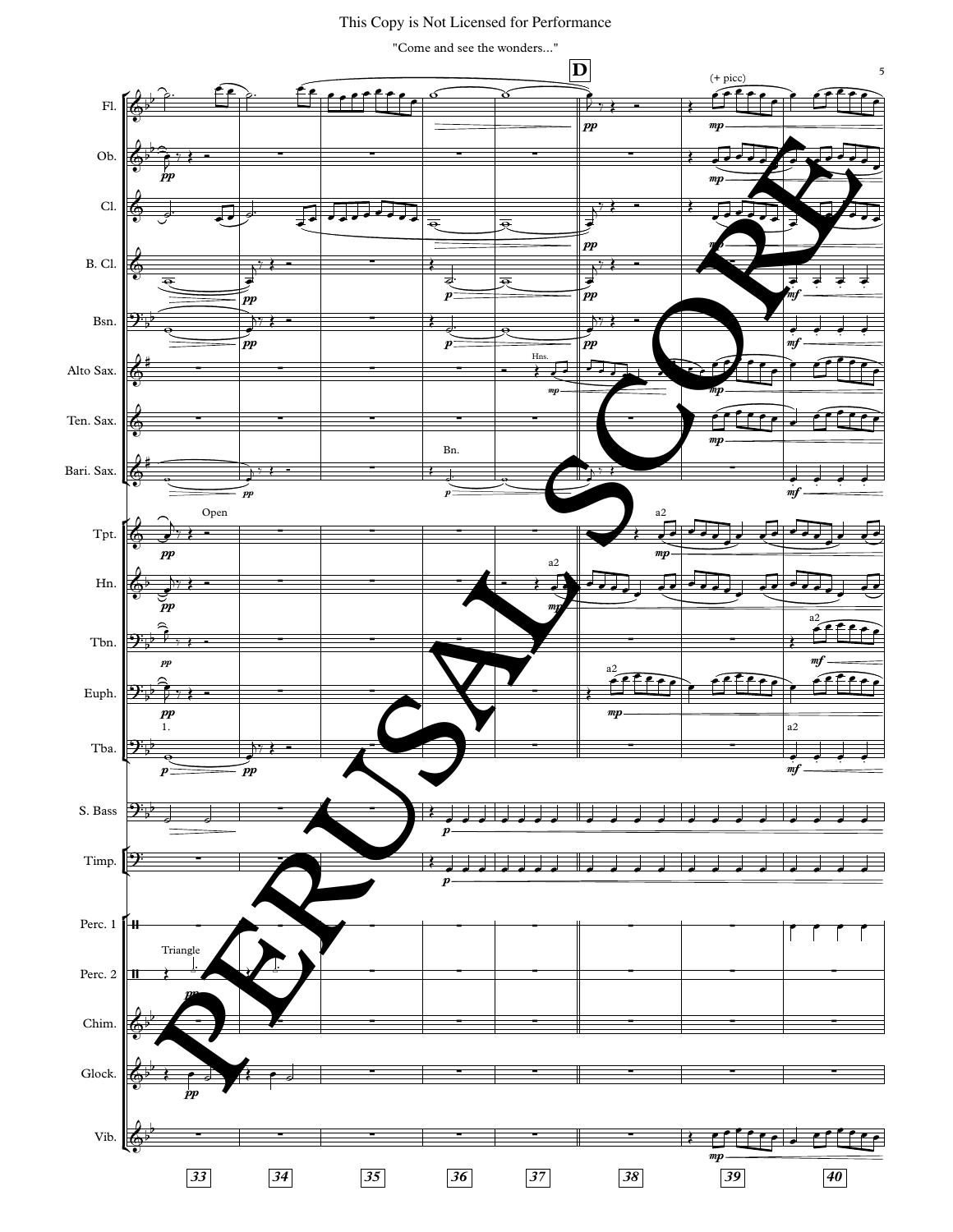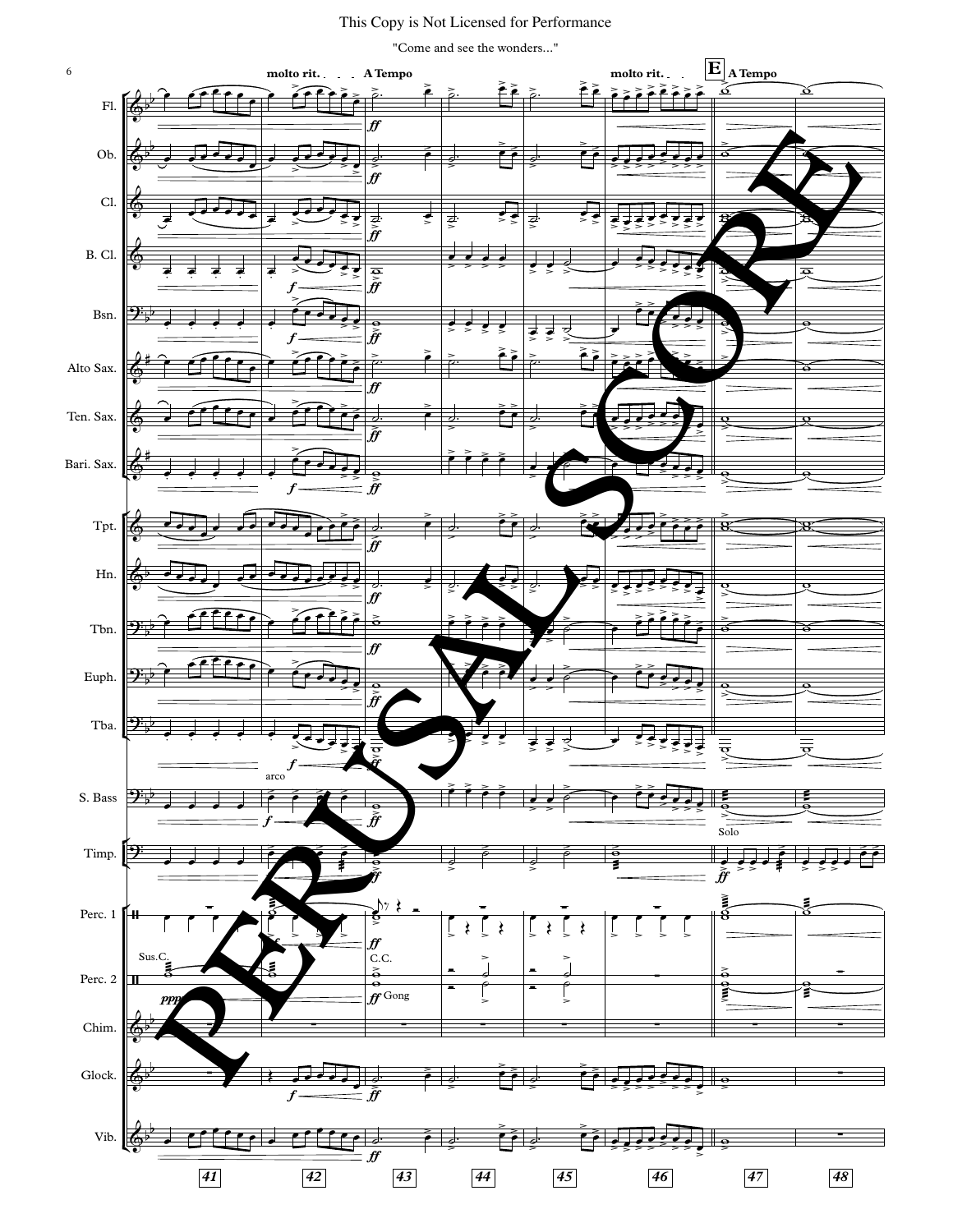

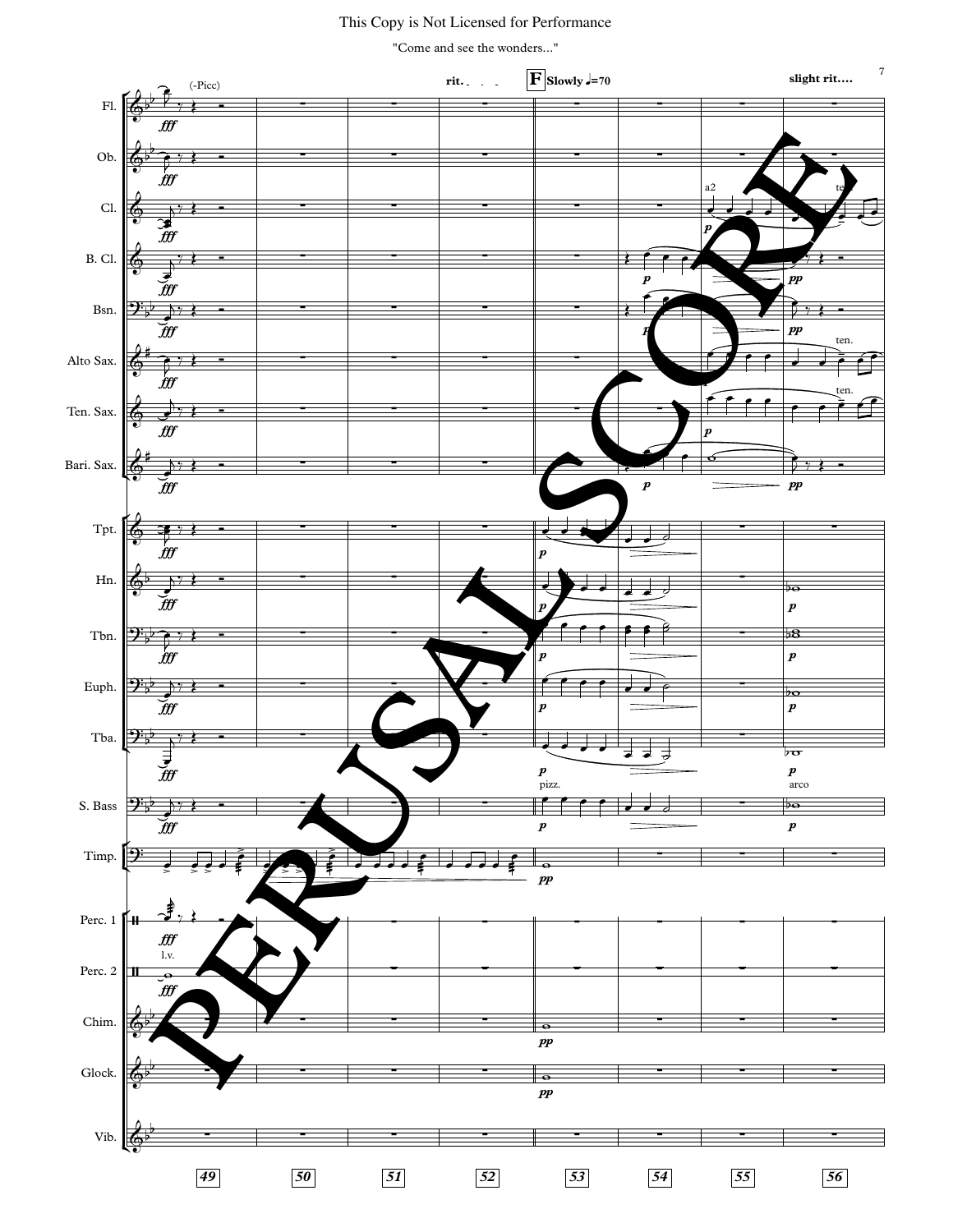